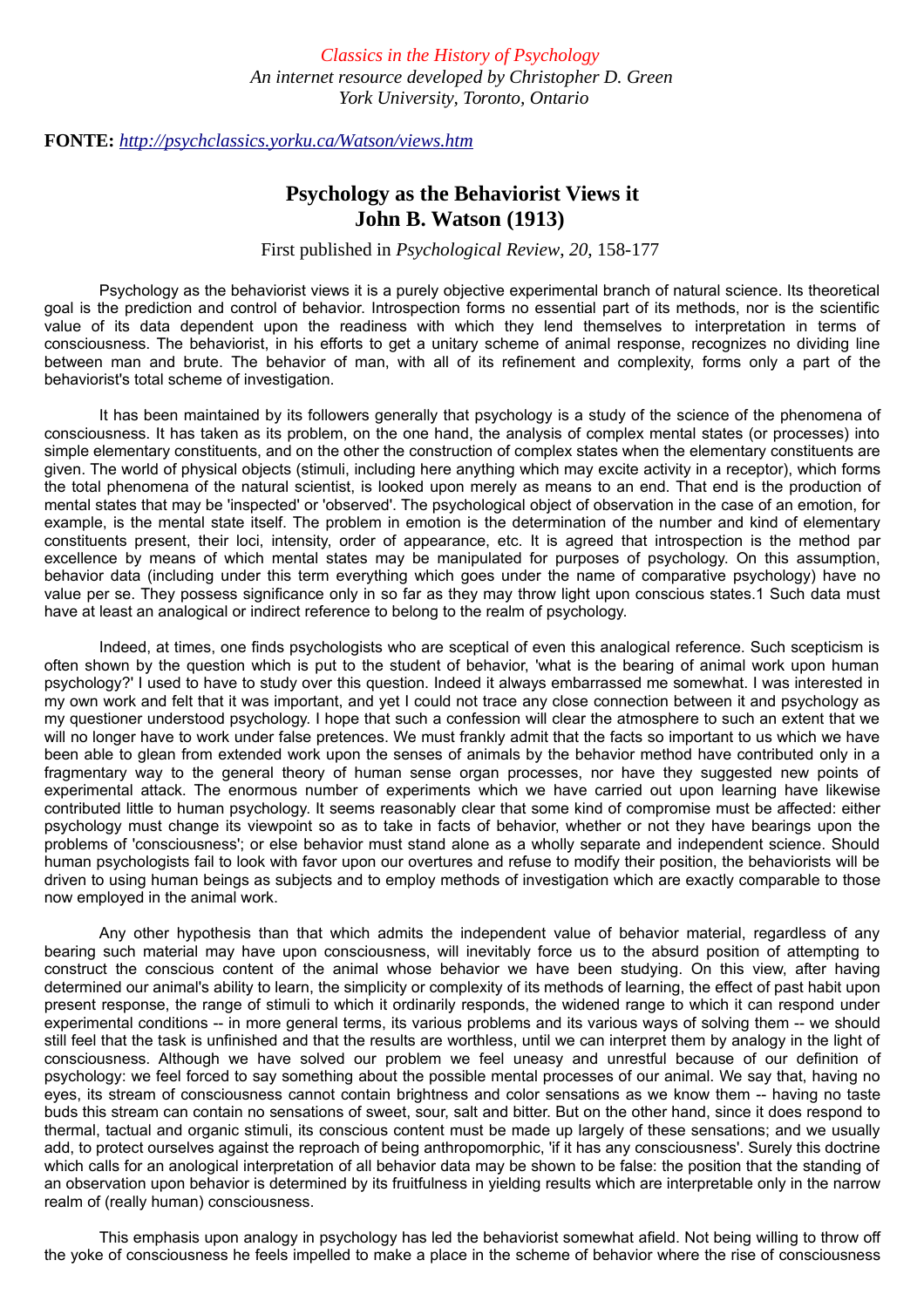can be determined. This point has been a shifting one. A few years ago certain animals were supposed to possess 'associative memory', while certain others were supposed to lack it. One meets this search for the origin of consciousness under a good many disguises. Some of our texts state that consciousness arises at the moment when reflex and instinctive activities fail properly to conserve the organism. A perfectly adjusted organism would be lacking in consciousness. On the other hand whenever we find the presence of diffuse activity which results in habit formation, we are justified in assuming consciousness. I must confess that these arguments had weight with me when I began the study of behavior. I fear that a good many of us are still viewing behavior problems with something like this in mind. More than one student in behavior has attempted to frame criteria of the psychic -- to devise a set of objective, structural and functional criteria which, when applied in the particular instance, will enable us to decide whether such and such responses are positively conscious, merely indicative of consciousness, or whether they are purely 'physiological'. Such problems as these can no longer satisfy behavior men. It would be better to give up the province altogether and admit frankly that the study of the behavior of animals has no justification, than to admit that our search is of such a 'will o' the wisp' character. One can assume either the presence or the absence of consciousness anywhere in the phylogenetic scale without affecting the problems of behavior by one jot or one tittle; and without influencing in any way the mode of experimental attack upon them. On the other hand, I cannot for one moment assume that the paramecium responds to light; that the rat learns a problem more quickly by working at the task five times a day than once a day, or that the human child exhibits plateaux in his learning curves. These are questions which vitally concern behavior and which must be decided by direct observation under experimental conditions.

This attempt to reason by analogy from human conscious processes to the conscious processes in animals, and vice versa: to make consciousness, as the human being knows it, the center of reference of all behavior, forces us into a situation similar to that which existed in biology in Darwin's time. The whole Darwinian movement was judged by the bearing it had upon the origin and development of the human race. Expeditions were undertaken to collect material which would establish the position that the rise of the human race was a perfectly natural phenomenon and not an act of special creation. Variations were carefully sought along with the evidence for the heaping up effect and the weeding out effect of selection; for in these and the other Darwinian mechanisms were to be found factors sufficiently complex to account for the origin and race differentiation of man. The wealth of material collected at this time was considered valuable largely in so far as it tended to develop the concept of evolution in man. It is strange that this situation should have remained the dominant one in biology for so many years. The moment zoology undertook the experimental study of evolution and descent, the situation immediately changed. Man ceased to be the center of reference. I doubt if any experimental biologist today, unless actually engaged in the problem of race differentiation in man, tries to interpret his findings in terms of human evolution, or ever refers to it in his thinking. He gathers his data from the study of many species of plants and animals and tries to work out the laws of inheritance in the particular type upon which he is conducting experiments. Naturally, he follows the progress of the work upon race differentiation in man and in the descent of man, but he looks upon these as special topics, equal in importance with his own yet ones in which his interests will never be vitally engaged. It is not fair to say that all of his work is directed toward human evolution or that it must be interpreted in terms of human evolution. He does not have to dismiss certain of his facts on the inheritance of coat color in mice because, forsooth, they have little bearing upon the differentiation of the genus homo into separate races, or upon the descent of the genus homo from some more primitive stock.

In psychology we are still in that stage of development where we feel that we must select our material. We have a general place of discard for processes, which we anathematize so far as their value for psychology is concerned by saying, 'this is a reflex'; 'that is a purely physiological fact which has nothing to do with psychology'. We are not interested (as psychologists) in getting all of the processes of adjustment which the animal as a whole employs, and in finding how these various responses are associated, and how they fall apart, thus working out a systematic scheme for the prediction and control of response in general. Unless our observed facts are indicative of consciousness, we have no use for them, and unless our apparatus and method are designed to throw such facts into relief, they are thought of in just as disparaging a way. I shall always remember the remark one distinguished psychologist made as he looked over the color apparatus designed for testing the responses of animals to monochromatic light in the attic at Johns Hopkins. It was this: 'And they call this psychology!'

I do not wish unduly to criticize psychology. It has failed signally, I believe, during the fifty-odd years of its existence as an experimental discipline to make its place in the world as an undisputed natural science. Psychology, as it is generally thought of, has something esoteric in its methods. If you fail to reproduce my findings, it is not due to some fault in your apparatus or in the control of your stimulus, but it is due to the fact that your introspection is untrained.2 The attack is made upon the observer and not upon the experimental setting. In physics and in chemistry the attack is made upon the experimental conditions. The apparatus was not sensitive enough, impure chemicals were used, etc. In these sciences a better technique will give reproducible results. Psychology is otherwise. if you can't observe 3-9 states of clearness in attention, your introspection is poor. if, on the other hand, a feeling seems reasonably clear to you, your introspection is again faulty. You are seeing too much. Feelings are never clear.

The time seems to have come when psychology must discard all reference to consciousness; when it need no longer delude itself into thinking that it is making mental states the object of observation. We have become so enmeshed in speculative questions concerning the elements of mind, the nature of conscious content (for example, imageless thought, attitudes, and Bewusseinslage, etc.) that I, as an experimental student, feel that something is wrong with our premises and the types of problems which develop from them. There is no longer any guarantee that we all mean the same thing when we use the terms now current in psychology. Take the case of sensation. A sensation is defined in terms of its attributes. One psychologist will state with readiness that the attributes of a visual sensation are quality, extension,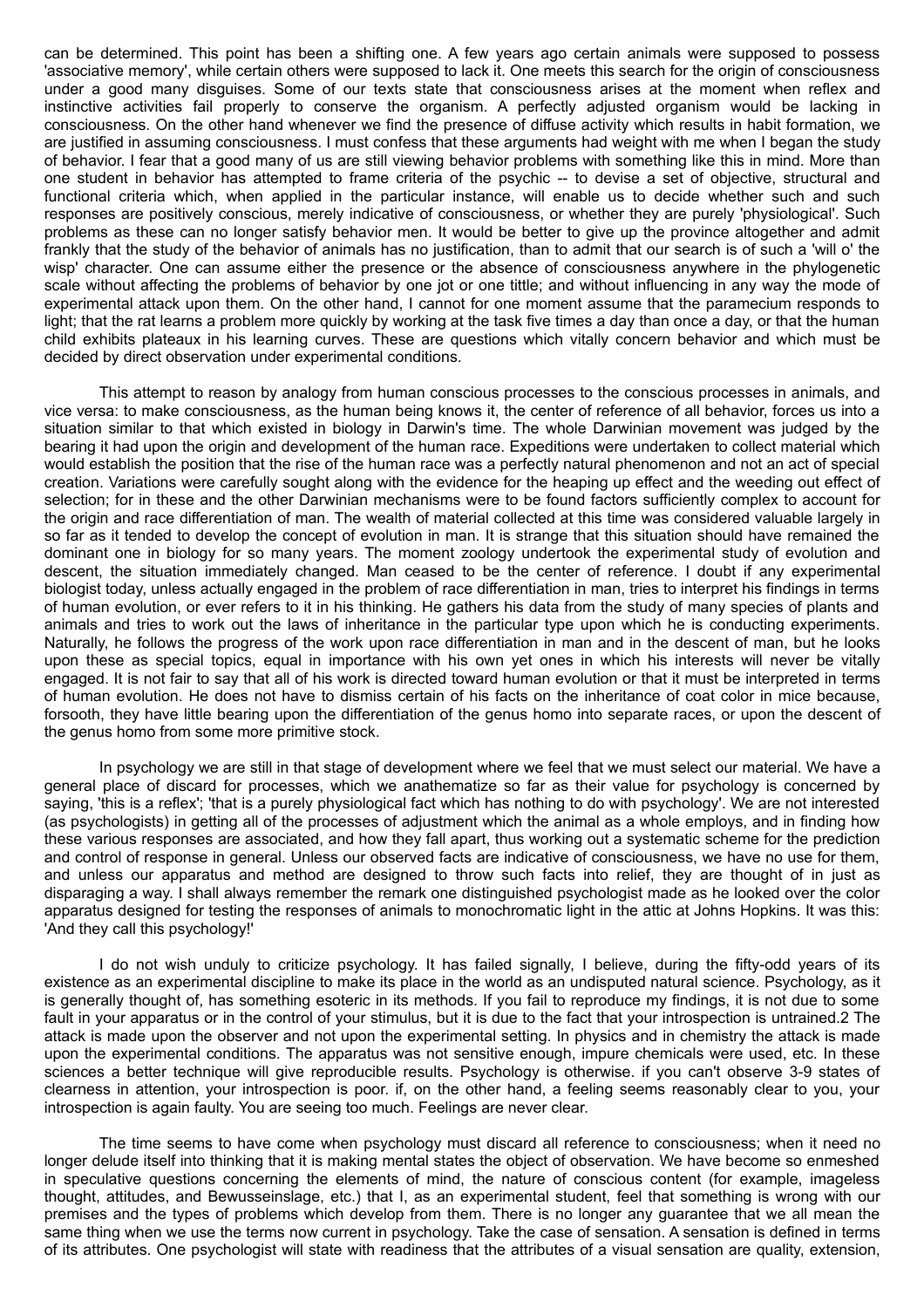duration, and intensity. Another will add clearness. Still another that of order. I doubt if any one psychologist can draw up a set of statements describing what he means by sensation which will be agreed to by three other psychologists of different training. Turn for a moment to the question of the number of isolable sensations. Is there an extremely large number of color sensations -- or only four, red, green, yellow and blue? Again, yellow, while psychologically simple, can be obtained by superimposing red and green spectral rays upon the same diffusing surface! If, on the other hand, we say that every just noticeable difference in the spectrum is a simple sensation, and that every just noticeable increase in the white value of a given colour gives simple sensations, we are forced to admit that the number is so large and the conditions for obtaining them so complex that the concept of sensation is unusable, either for the purpose of analysis or that of synthesis. Titchener, who has fought the most valiant fight in this country for a psychology based upon introspection, feels that these differences of opinion as to the number of sensations and their attributes; as to whether there are relations (in the sense of elements) and on the many others which seem to be fundamental in every attempt at analysis, are perfectly natural in the present undeveloped state of psychology. While it is admitted that every growing science is full of unanswered questions, surely only those who are wedded to the system as we now have it, who have fought and suffered for it, can confidently believe that there will ever be any greater uniformity than there is now in the answers we have to such questions. I firmly believe that two hundred years from now, unless the introspective method is discarded, psychology will still be divided on the question as to whether auditory sensations have the quality of 'extension', whether intensity is an attribute which can be applied to color, whether there is a difference in 'texture' between image and sensation and upon many hundreds of others of like character.

The condition in regard to other mental processes is just as chaotic. Can image type be experimentally tested and verified? Are recondite thought processes dependent mechanically upon imagery at all? Are psychologists agreed upon what feeling is? One states that feelings are attitudes. Another finds them to be groups of organic sensations possessing a certain solidarity. Still another and larger group finds them to be new elements correlative with and ranking equally with sensations.

My psychological quarrel is not with the systematic and structural psychologist alone. The last fifteen years have seen the growth of what is called functional psychology. This type of psychology decries the use of elements in the static sense of the structuralists. It throws emphasis upon the biological significance of conscious processes instead of upon the analysis of conscious states into introspectively isolable elements. I have done my best to understand the difference between functional psychology and structural psychology. Instead of clarity, confusion grows upon me. The terms sensation, perception, affection, emotion, volition are used as much by the functionalist as by the structuralist. The addition of the word 'process' ('mental act as a whole', and like terms are frequently met) after each serves in some way to remove the corpse of ccontent' and to leave 'function' in its stead. Surely if these concepts are elusive when looked at from a content standpoint, they are still more deceptive when viewed from the angle of function, and especially so when function is obtained by the introspection method. It is rather interesting that no functional psychologist has carefully distinguished between 'perception' (and this is true of the other psychological terms as well) as employed by the systematist, and cperceptual process' as used in functional psychology. It seems illogical and hardly fair to criticize the psychology which the systematist gives us, and then to utilize his terms without carefully showing the changes in meaning which are to be attached to them. I was greatly surprised some time ago when I opened Pillsbury's book and saw psychology defined as the 'science of behavior'. A still more recent text states that psychology is the 'science of mental behavior'. When I saw these promising statements I thought, now surely we will have texts based upon different lines. After a few pages the science of behavior is dropped and one finds the conventional treatment of sensation, perception, imagery, etc., along with certain shifts in emphasis and additional facts which serve to give the author's personal imprint.

One of the difficulties in the way of a consistent functional psychology is the parallelistic hypothesis. If the functionalist attempts to express his formulations in terms which make mental states really appear to function, to play some active role in the world of adjustment, he almost inevitably lapses into terms which are connotative of interaction. When taxed with this he replies that it is more convenient to do so and that he does it to avoid the circumlocution and clumsiness which are inherent in any thoroughgoing parallelism.3 As a matter of fact I believe the functionalist actually thinks in terms of interaction and resorts to parallelism only when forced to give expression to his views. I feel that behaviorism is the only consistent and logical functionalism. In it one avoids both the Scylla of parallelism and the Charybdis of interaction. Those time-honored relics of philosophical speculation need trouble the student of behavior as little as they trouble the student of physics. The consideration of the mind-body problem affects neither the type of problem selected nor the formulation of the solution of that problem. I can state my position here no better than by saying that I should like to bring my students up in the same ignorance of such hypotheses as one finds among the students of other branches of science.

This leads me to the point where I should like to make the argument constructive. I believe we can write a psychology, define it as Pillsbury, and never go back upon our definition: never use the terms consciousness, mental states, mind, content, introspectively verifiable, imagery, and the like. I believe that we can do it in a few years without running into the absurd terminology of Beer, Bethe, Von Uexküll, Nuel, and that of the so-called objective schools generally. It can be done in terms of stimulus and response, in terms of habit formation, habit integrations and the like. Furthermore, I believe that it is really worth while to make this attempt now.

The psychology which I should attempt to build up would take as a starting point, first, the observable fact that organisms, man and animal alike, do adjust themselves to their environment by means of hereditary and habit equipments. These adjustments may be very adequate or they may be so inadequate that the organism barely maintains its existence; secondly, that certain stimuli lead the organisms to make the responses. In a system of psychology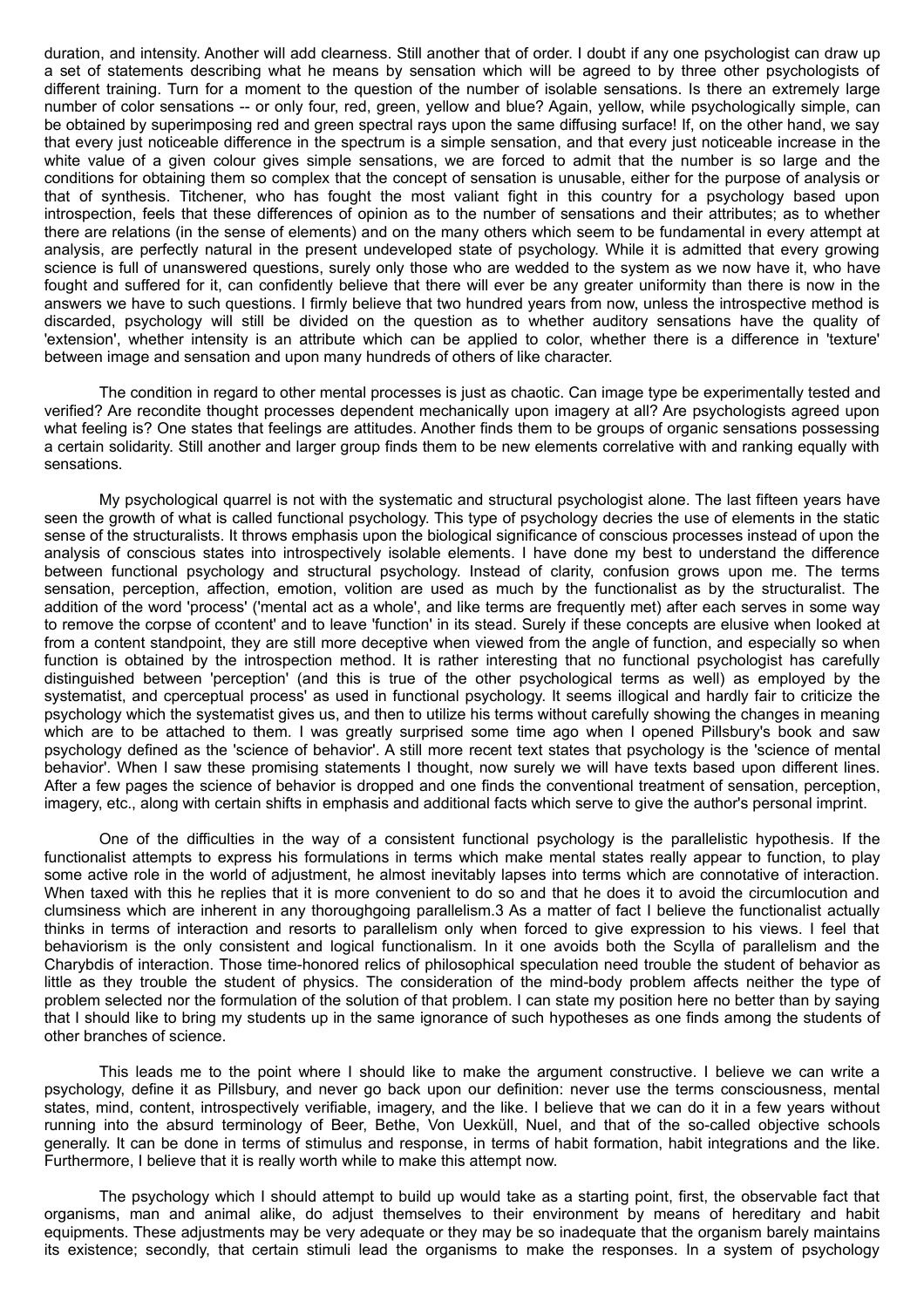completely worked out, given the response the stimuli can be predicted; given the stimuli the response can be predicted. Such a set of statements is crass and raw in the extreme, as all such generalizations must be. Yet they are hardly more raw and less realizable than the ones which appear in the psychology texts of the day. I possibly might illustrate my point better by choosing an everyday problem which anyone is likely to meet in the course of his work. Some time ago I was called upon to make a study of certain species of birds. Until I went to Tortugas I had never seen these birds alive. When I reached there I found the animals doing certain things: some of the acts seemed to work peculiarly well in such an environment, while others seemed to be unsuited to their type of life. I first studied the responses of the group as a whole and later those of individuals. In order to understand more thoroughly the relation between what was habit and what was hereditary in these responses, I took the young birds and reared them. In this way I was able to study the order of appearance of hereditary adjustments and their complexity, and later the beginnings of habit formation. My efforts in determining the stimuli which called forth such adjustments were crude indeed. Consequently my attempts to control behavior and to produce responses at will did not meet with much success. Their food and water, sex and other social relations, light and temperature conditions were all beyond control in a field study. I did find it possible to control their reactions in a measure by using the nest and egg (or young) as stimuli. It is not necessary in this paper to develop further how such a study should be carried out and how work of this kind must be supplemented by carefully controlled laboratory experiments. Had I been called upon to examine the natives of some of the Australian tribes, I should have gone about my task in the same way. I should have found the problem more difficult: the types of responses called forth by physical stimuli would have been more varied, and the number of effective stimuli larger. I should have had to determine the social setting of their lives in a far more careful way. These savages would be more influenced by the responses of each other than was the case with the birds. Furthermore, habits would have been more complex and the influences of past habits upon the present responses would have appeared more clearly. Finally, if I had been called upon to work out the psychology of the educated European, my problem would have required several lifetimes. But in the one I have at my disposal I should have followed the same general line of attack. In the main, my desire in all such work is to gain an accurate knowledge of adjustments and the stimuli calling them forth. My final reason for this is to learn general and particular methods by which I may control behavior. My goal is not 'the description and explanation of states of consciousness as such', nor that of obtaining such proficiency in mental gymnastics that I can immediately lay hold of a state of consciousness and say, 'this, as a whole, consists of gray sensation number 350, Of such and such extent, occurring in conjunction with the sensation of cold of a certain intensity; one of pressure of a certain intensity and extent,' and so on ad infinitum. If psychology would follow the plan I suggest, the educator, the physician, the jurist and the business man could utilize our data in a practical way, as soon as we are able, experimentally, to obtain them. Those who have occasion to apply psychological principles practically would find no need to complain as they do at the present time. Ask any physician or jurist today whether scientific psychology plays a practical part in his daily routine and you will hear him deny that the psychology of the laboratories finds a place in his scheme of work. I think the criticism is extremely just. One of the earliest conditions which made me dissatisfied with psychology was the feeling that there was no realm of application for the principles which were being worked out in content terms.

What gives me hope that the behaviorist's position is a defensible one is the fact that those branches of psychology which have already partially withdrawn from the parent, experimental psychology, and which are consequently less dependent upon introspection are today in a most flourishing condition. Experimental pedagogy, the psychology of drugs, the psychology of advertising, legal psychology, the psychology of tests, and psychopathology are all vigorous growths. These are sometimes wrongly called 'practical' or 'applied' psychology. Surely there was never a worse misnomer. In the future there may grow up vocational bureaus which really apply psychology. At present these fields are truly scientific and are in search of broad generalizations which will lead to the control of human behavior. For example, we find out by experimentation whether a series of stanzas may be acquired more readily if the whole is learned at once, or whether it is more advantageous to learn each stanza separately and then pass to the succeeding. We do not attempt to apply our findings. The application of this principle is purely voluntary on the part of the teacher. In the psychology of drugs we may show the effect upon behavior of certain doses of caffeine. We may reach the conclusion that caffeine has a good effect upon the speed and accuracy of work. But these are general principles. We leave it to the individual as to whether the results of our tests shall be applied or not. Again, in legal testimony, we test the effects of recency upon the reliability of a witness's report. We test the accuracy of the report with respect to moving objects, stationary objects, color, etc. It depends upon the judicial machinery of the country to decide whether these facts are ever to be applied. For a 'pure' psychologist to say that he is not interested in the questions raised in these divisions of the science because they relate indirectly to the application of psychology shows, in the first place, that he fails to understand the scientific aim in such problems, and secondly, that he is not interested in a psychology which concerns itself with human life. The only fault I have to find with these disciplines is that much of their material is stated in terms of introspection, whereas a statement in terms of objective results would be far more valuable. There is no reason why appeal should ever be made to consciousness in any of them. Or why introspective data should ever be sought during the experimentation, or published in the results. In experimental pedagogy especially one can see the desirability of keeping all of the results on a purely objective plane. If this is done, work there on the human being will be comparable directly with the work upon animals. For example, at Hopkins, Mr. Ulrich has obtained certain results upon the distribution of effort in learning -- using rats as subjects. He is prepared to give comparative results upon the effect of having an animal work at the problem once per day, three times per day, and five times per day. Whether it is advisable to have the animal learn only one problem at a time or to learn three abreast. We need to have similar experiments made upon man, but we care as little about his 'conscious processes' during the conduct of the experiment as we care about such processes in the rats.

I am more interested at the present moment in trying to show the necessity for maintaining uniformity in experimental procedure and in the method of stating results in both human and animal work, than in developing any ideas I may have upon the changes which are certain to come in the scope of human psychology. Let us consider for a moment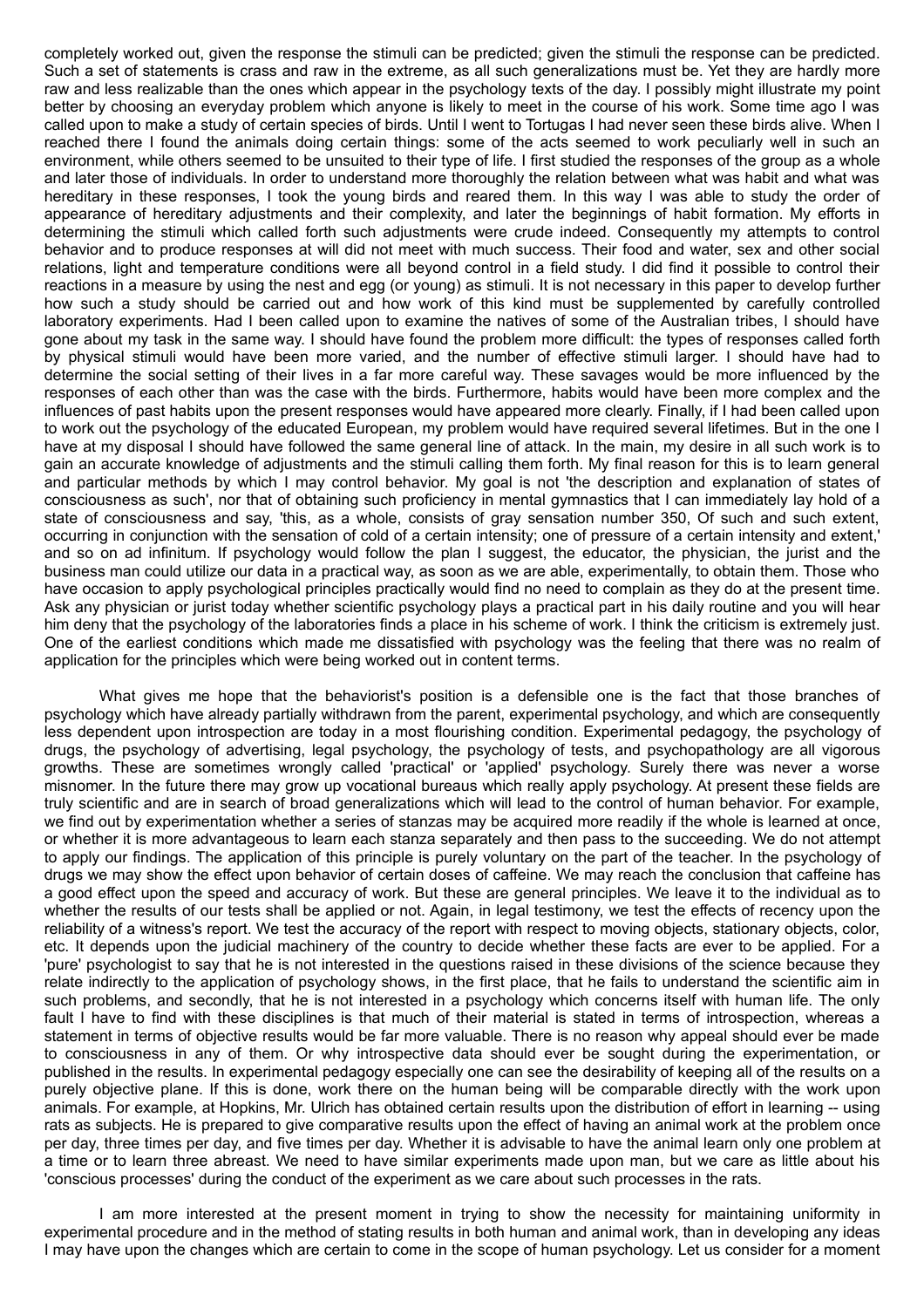the subject of the range of stimuli to which animals respond. I shall speak first of the work upon vision in animals. We put our animal in a situation where he will respond (or learn to respond) to one of two monochromatic lights. We feed him at the one (positive) and punish him at the other (negative). In a short time the animal learns to go to the light at which he is fed. At this point questions arise which I may phrase in two ways: I may choose the psychological way and say 'does the animal see these two lights as I do, i.e., as two distinct colors, or does he see them as two grays differing in brightness, as does the totally color blind?' Phrased by the behaviorist, it would read as follows: 'Is my animal responding upon the basis of the difference in intensity between the two stimuli, or upon the difference in wavelengths?' He nowhere thinks of the animal's response in terms of his own experiences of colors and grays. He wishes to establish the fact whether wavelength is a factor in that animal's adjustment.4 If so, what wave-lengths are effective and what differences in wave-length must be maintained in the different regions to afford bases for differential responses? If wave-length is not a factor in adjustment he wishes to know what difference in intensity will serve as a basis for response, and whether that same difference will suffice throughout the spectrum. Furthermore, he wishes to test whether the animal can respond to wavelengths which do not affect the human eye. He is as much interested in comparing the rat's spectrum with that of the chick as in comparing it with man's. The point of view when the various sets of comparisons are made does not change in the slightest.

However we phrase the question to ourselves, we take our animal after the association has been formed and then introduce certain control experiments which enable us to return answers to the questions just raised. But there is just as keen a desire on our part to test man under the same conditions, and to state the results in both cases in common terms.

The man and the animal should be placed as nearly as possible under the same experimental conditions. Instead of feeding or punishing the human subject, we should ask him to respond by setting a second apparatus until standard and control offered no basis for a differential response. Do I lay myself open to the charge here that I am using introspection? My reply is not at all; that while I might very well feed my human subject for a right choice and punish him for a wrong one and thus produce the response if the subject could give it, there is no need of going to extremes even on the platform I suggest. But be it understood that I am merely using this second method as an abridged behavior method.5 We can go just as far and reach just as dependable results by the longer method as by the abridged. In many cases the direct and typically human method cannot be safely used. Suppose, for example, that I doubt the accuracy of the setting of the control instrument, in the above experiment, as I am very likely to do if I suspect a defect in vision? It is hopeless for me to get his introspective report. He will say: 'There is no difference in sensation, both are reds, identical in quality.' But suppose I confront him with the standard and the control and so arrange conditions that he is punished if he responds to the 'control' but not with the standard. I interchange the positions of the standard and the control at will and force him to attempt to differentiate the one from the other. If he can learn to make the adjustment even after a large number of trials it is evident that the two stimuli do afford the basis for a differential response. Such a method may sound nonsensical, but I firmly believe we will have to resort increasingly to just such method where we have reason to distrust the language method.

There is hardly a problem in human vision which is not also a problem in animal vision: I mention the limits of the spectrum, threshold values, absolute and relative, flicker, Talbot's law, Weber's law, field of vision, the Purkinje phenomenon, etc. Every one is capable of being worked out by behavior methods. Many of them are being worked out at the present time.

I feel that all the work upon the senses can be consistently carried forward along the lines I have suggested here for vision. Our results will, in the end, give an excellent picture of what each organ stands for in the way of function. The anatomist and the physiologist may take our data and show, on the one hand, the structures which are responsible for these responses, and, on the other, the physics-chemical relations which are necessarily involved (physiological chemistry of nerve and muscle) in these and other reactions.

The situation in regard to the study of memory is hardly different. Nearly all of the memory methods in actual use in the laboratory today yield the type of results I am arguing for. A certain series of nonsense syllables or other material is presented to the human subject. What should receive the emphasis are the rapidity of the habit formation, the errors, peculiarities in the form of the curve, the persistence of the habit so formed, the relation of such habits to those formed when more complex material is used, etc. Now such results are taken down with the subject's introspection. The experiments are made for the purpose of discussing the mental machinery6 involved in learning, in recall, recollection and forgetting, and not for the purpose of seeking the human being's way of shaping his responses to meet the problems in the terribly complex environment into which he is thrown, nor for that of showing the similarities and differences between man's methods and those of other animals.

The situation is somewhat different when we come to a study of the more complex forms of behavior, such as imagination, judgment, reasoning, and conception. At present the only statements we have of them are in content terms.7 Our minds have been so warped by the fifty-odd years which have been devoted to the study of states of consciousness that we can envisage these problems only in one way. We should meet the situation squarely and say that we are not able to carry forward investigations along all of these lines by the behavior methods which are in use at the present time. In extenuation I should like to call attention to the paragraph above where I made the point that the introspective method itself has reached a cul-de-sac with respect to them. The topics have become so threadbare from much handling that they may well be put away for a time. As our methods become better developed it will be possible to undertake investigations of more and more complex forms of behavior. Problems which are now laid aside will again become imperative, but they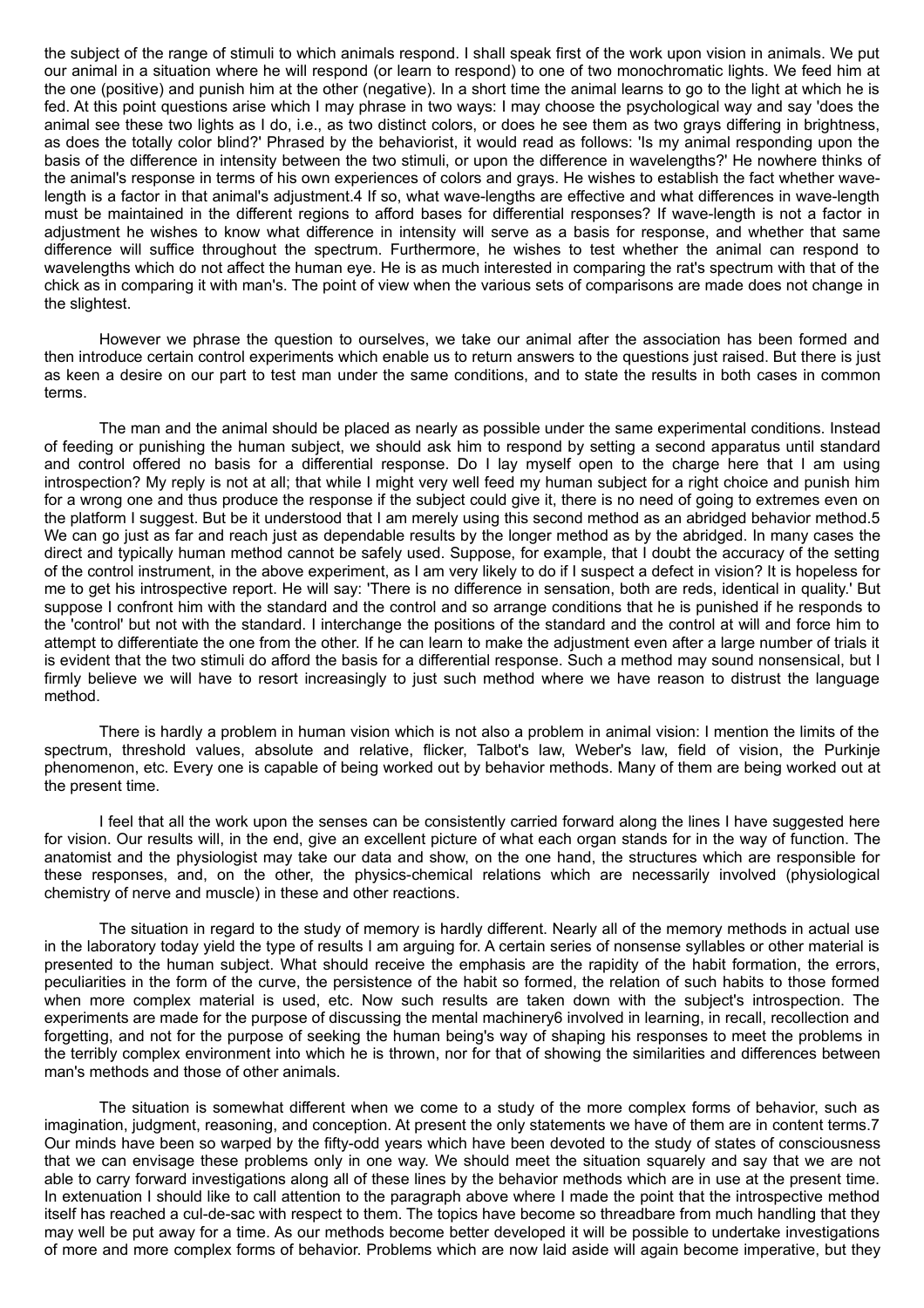can be viewed as they arise from a new angle and in more concrete settings.

Will there be left over in psychology a world of pure psychics, to use Yerkes' term? I confess I do not know. The plans which I most favor for psychology lead practically to the ignoring of consciousness in the sense that that term is used by psychologists today. I have virtually denied that this realm of psychics is open to experimental investigation. I don't wish to go further into the problem at present because it leads inevitably over into metaphysics. If you will grant the behaviorist the right to use consciousness in the same way that other natural scientists employ it - that is, without making consciousness a special object of observation - you have granted all that my thesis requires.

In concluding, I suppose I must confess to a deep bias on these questions. I have devoted nearly twelve years to experimentation on animals. It is natural that such a one should drift into a theoretical position which is in harmony with his experimental work. Possibly I have put up a straw man and have been fighting that. There may be no absolute lack of harmony between the position outlined here and that of functional psychology. I am inclined to think, however, that the two positions cannot be easily harmonized. Certainly the position I advocate is weak enough at present and can be attacked from many standpoints. Yet when all this is admitted I still feel that the considerations which I have urged should have a wide influence upon the type of psychology which is to be developed in the future. What we need to do is to start work upon psychology, making behavior, not consciousness, the objective point of our attack. Certainly there are enough problems in the control of behavior to keep us all working many lifetimes without ever allowing us time to think of consciousness an sich. Once launched in the undertaking, we will find ourselves in a short time as far divorced from an introspective psychology as the psychology of the present time is divorced from faculty psychology.

## **Summary**

1. Human psychology has failed to make good its claim as a natural science. Due to a mistaken notion that its fields of facts are conscious phenomena and that introspection is the only direct method of ascertaining these facts, it has enmeshed itself in a series of speculative questions which, while fundamental to its present tenets, are not open to experimental treatment. In the pursuit of answers to these questions, it has become further and further divorced from contact with problems which vitally concern human interest.

2. Psychology, as the behaviorist views it, is a purely objective, experimental branch of natural science which needs introspection as little as do the sciences of chemistry and physics. It is granted that the behavior of animals can be investigated without appeal to consciousness. Heretofore the viewpoint has been that such data have value only in so far as they can be interpreted by analogy in terms of consciousness. The position is taken here that the behavior of man and the behavior of animals must be considered on the same plane; as being equally essential to a general understanding of behavior. It can dispense with consciousness in a psychological sense. The separate observation of 'states of consciousness', is, on this assumption, no more a part of the task of the psychologist than of the physicist. We might call this the return to a non-reflective and nave use of consciousness. In this sense consciousness may be said to be the instrument or tool with which all scientists work. Whether or not the tool is properly used at present by scientists is a problem for philosophy and not for psychology.

3. From the viewpoint here suggested the facts on the behavior of amoebx have value in and for themselves without reference to the behavior of man. In biology studies on race differentiation and inheritance in amœbæ form a separate division of study which must be evaluated in terms of the laws found there. The conclusions so reached may not hold in any other form. Regardless of the possible lack of generality, such studies must be made if evolution as a whole is ever to be regulated and controlled. Similarly the laws of behavior in amœbæ, the range of responses, and the determination of effective stimuli, of habit formation, persistency of habits, interference and reinforcement of habits, must be determined and evaluated in and for themselves, regardless of their generality, or of their bearing upon such laws in other forms, if the phenomena of behavior are ever to be brought within the sphere of scientific control.

4. This suggested elimination of states of consciousness as proper objects of investigation in themselves will remove the barrier from psychology which exists between it and the other sciences. The findings of psychology become the functional correlates of structure and lend themselves to explanation in physico-chemical terms.

5. Psychology as behavior will, after all, have to neglect but few of the really essential problems with which psychology as an introspective science now concerns itself. In all probability even this residue of problems may be phrased in such a way that refined methods in behavior (which certainly must come) will lead to their solution.

## References

1 That is, either directly upon the conscious state of the observer or indirectly upon the conscious state of the experimenter.

2 In this connection I call attention to the controversy now on between the adherents and the opposers of imageless thought. The 'types of reactors' (sensory and motor) were also matters of bitter dispute. The complication experiment was the source of another war of words concerning the accuracy of the opponents' introspection.

3 My colleague, Professor H. C. Warren, by whose advice this article was offered to the Review, believes that the